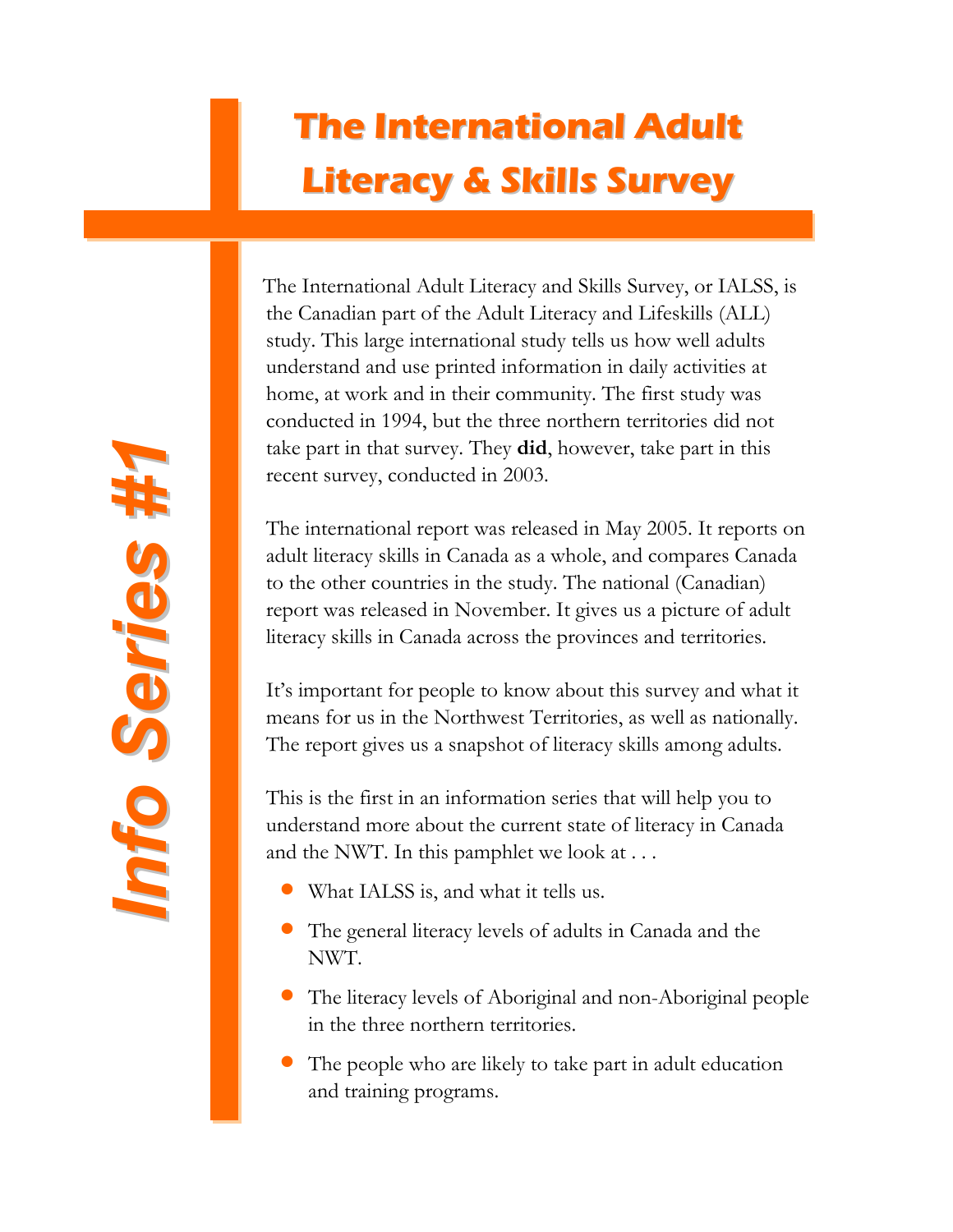**s**

**u r v e y**

## Why is the survey important?

The survey is important for several reasons.

- It changes the way we talk about literacy. In the past, people often used the terms "literate" and "illiterate" to describe people's skills. They believed people either had literacy skills or didn't have them. Now, the survey defines literacy skills on a continuum.
- In the NWT, we have never had a good way to measure literacy skills, so we use an approximate measure – school grade levels. People say, "She's at a Grade 9 level." Although literacy and levels of education are related, they are not the same. For example, people with the same level of education may have different skills. As well, education does not "fix" literacy for life, as the data will show us. The survey gives us a way to talk more precisely about literacy skills.
- The provinces are able to compare their literacy skills between 1994 and 2003. The three northern territories can't do that. This is a starting point for us that will let us monitor our progress over time.
- The survey creates an international and national standard that we can measure ourselves against.

## Who took part in the survey?

The Canadian part of the survey included a representative sample of people 16 and over, whereas the international part included only people aged 16 to 65. In the data you will see these differences. Sometimes it will report on people "16 and over".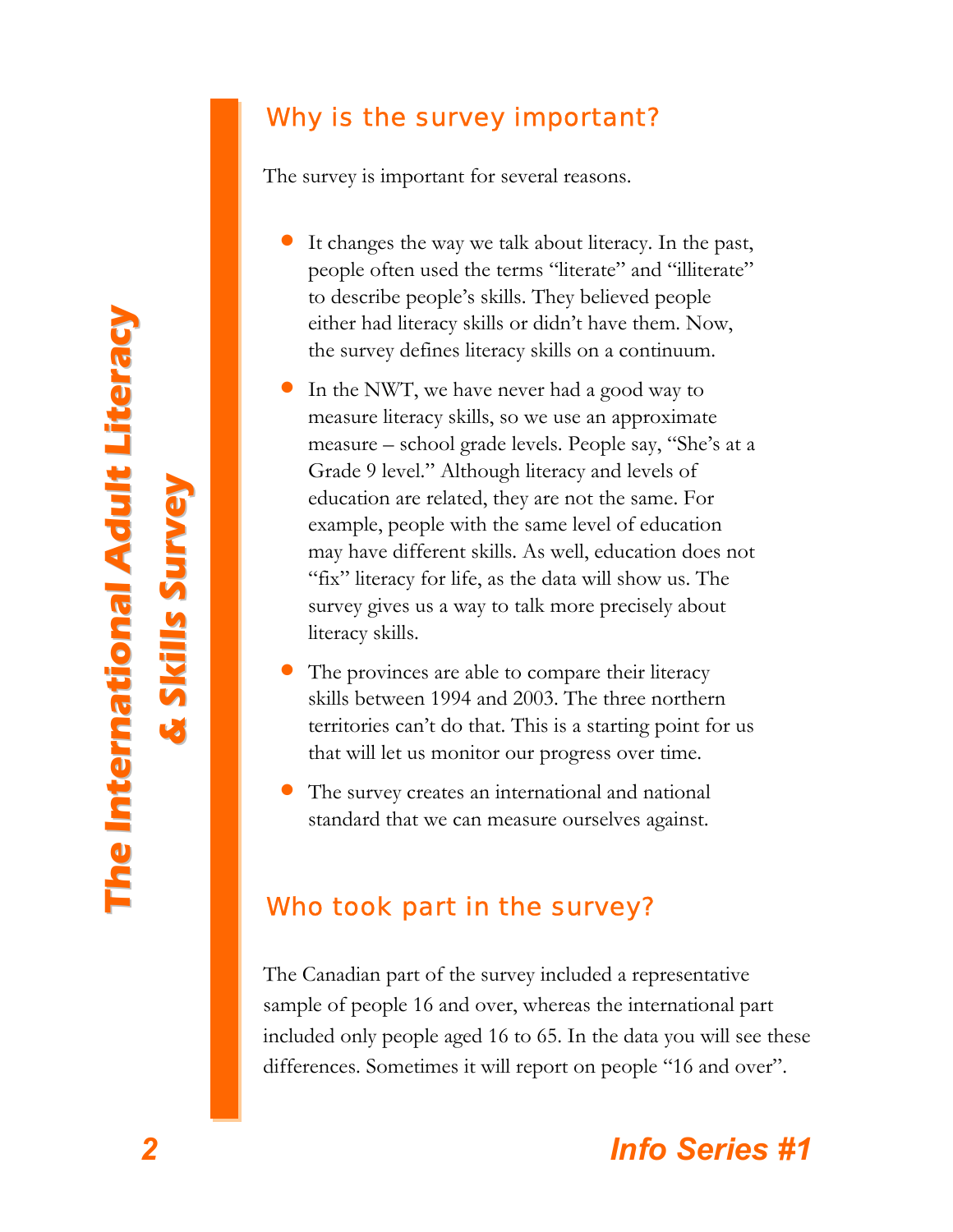This means it includes people over 65. When it says "16-65" or "working age adults", it excludes people over 65.

In Canada, more than 23,000 people took part in the survey. They were selected using the Census of Population and Housing database from 2001.

In the Northwest Territories, 1286 people were selected. Of these, 110 were not eligible for a variety of reasons. In total, 818 people responded. This gave the NWT a  $69.6\%$  response rate – the fourth highest in Canada. The distribution in the NWT reflected the makeup of the NWT population – approximately 50% non-Aboriginal and 50% Aboriginal.

## What can we find out from the survey?

The international report tells us:

- How well Canadian adults understand and use literacy
- How these levels have changed in Canada since 1994
- How Canada compares to other countries
- What the implications of the results are

The national report tells us:

- How well adults in each province and territory understand and use literacy
- How these levels have changed in the provinces since 1994 in specific areas
- How the provinces and territories compare
- How well certain sub-groups performed
	- o Young people and the elderly
	- o Men and women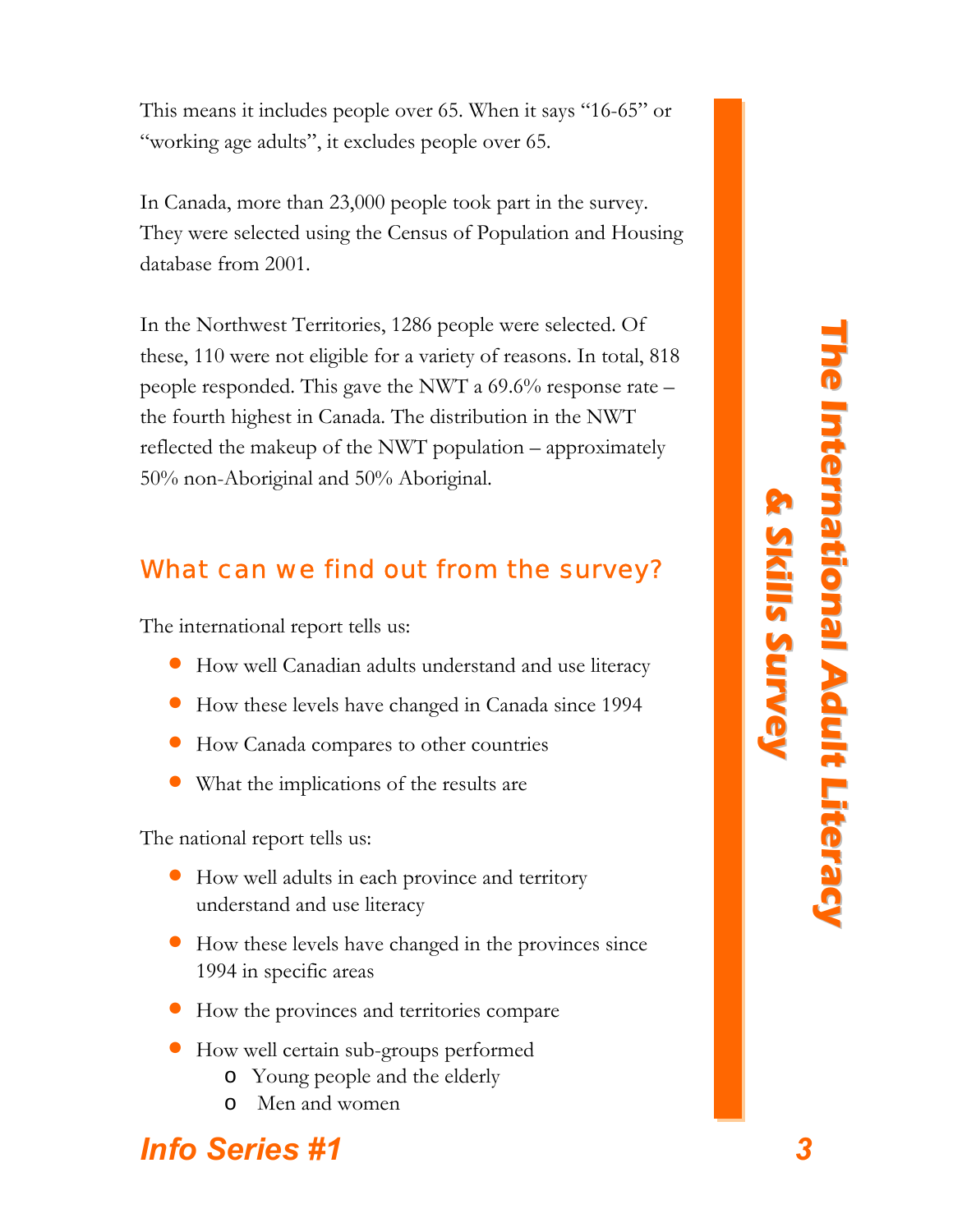- o French and English speaking minorities
- o Aboriginal people
- o Immigrants

## What does the survey measure?

The survey measures literacy proficiency – how well people can understand and use printed information in their daily lives. It also tells us how these skills are distributed across the country. It measures skills in the following four areas:

- **Prose literacy** the knowledge and skills people need to understand and use information from texts like newspaper stories, brochures and instruction manuals
- **Document literacy** the knowledge and skills people need to find and use information in different formats like job applications, payroll forms, maps, tables, diagrams and charts
- **Numeracy** the knowledge and skills people need to work with numbers in different daily situations like balancing an account, figuring out a tip, working out interest on a loan, or filling out an order form
- **Problem-solving** the knowledge and skills people need to understand and solve problems

The skill areas are related to each other yet distinctive.

As well, the study tries to identify factors that affect how a person gets, keeps and loses skills during their lifetime. It also looks at how these skills affect the social, educational, health, and economic outcomes of individuals, families and communities.

**u**

**v**

**y**

**T**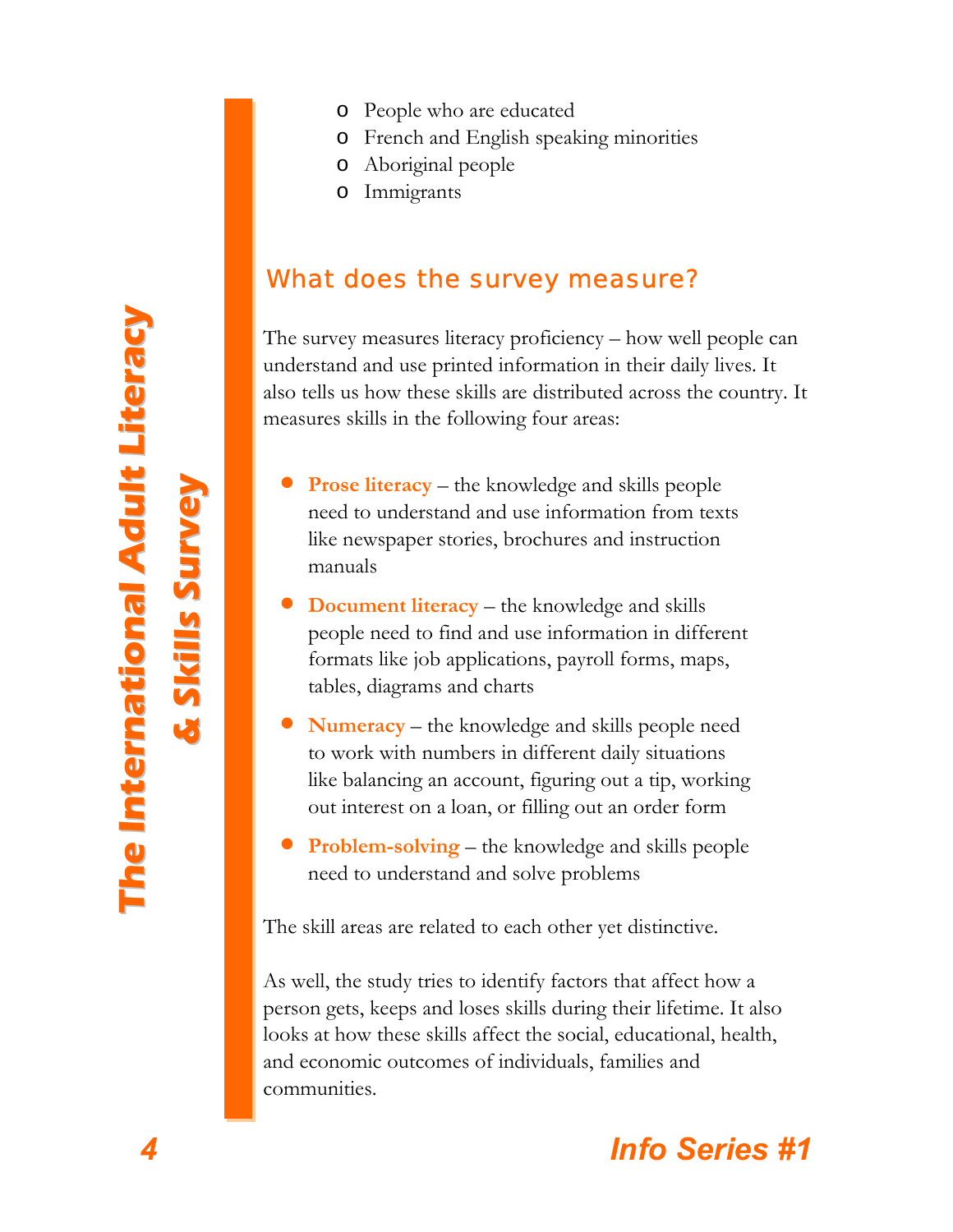### How does the survey define the skills?

The skills are measured and put on a continuous scale from 0 to 500. Zero represents a complete lack of skills, while 500 is the maximum. These "scores" are then grouped into five levels for prose, document and numeracy, and four levels for problem solving. Level 1 is the lowest level and Level 5 the highest.

|                      | Prose, document and |
|----------------------|---------------------|
|                      |                     |
|                      | numeracy scale      |
|                      |                     |
|                      |                     |
| Level 1 0-225 points |                     |
|                      |                     |
| Level 2              | 226-275 points      |
|                      |                     |
| Level 3              | 276-325 points      |
| Level 4              | 326-375 points      |
|                      |                     |
|                      |                     |
| Level <sub>5</sub>   | 376-500 points      |

|                      | <b>Problem solving scale</b> |
|----------------------|------------------------------|
| Level 1 0-250 points |                              |
| Level <sub>2</sub>   | 251-300 points               |
| Level 3              | 301-350 points               |
| Level 4              | 351-500 points               |
|                      |                              |

- **Level 1** means a person has difficulty dealing with any printed material.
- **Level 2** means a person can deal with material that is clear and well laid out.
- **Level 3** means a person can understand and use the information that they need for daily life.
- **Levels 4 and 5** mean that a person can understand and use complex written material.

**Level 3** is the level that experts believe people need to get a job in today's knowledge-based world. As a result, the data often uses Level 3 as the cut off point – "below level 3". Ideally, the average literacy score should be level 3 and above.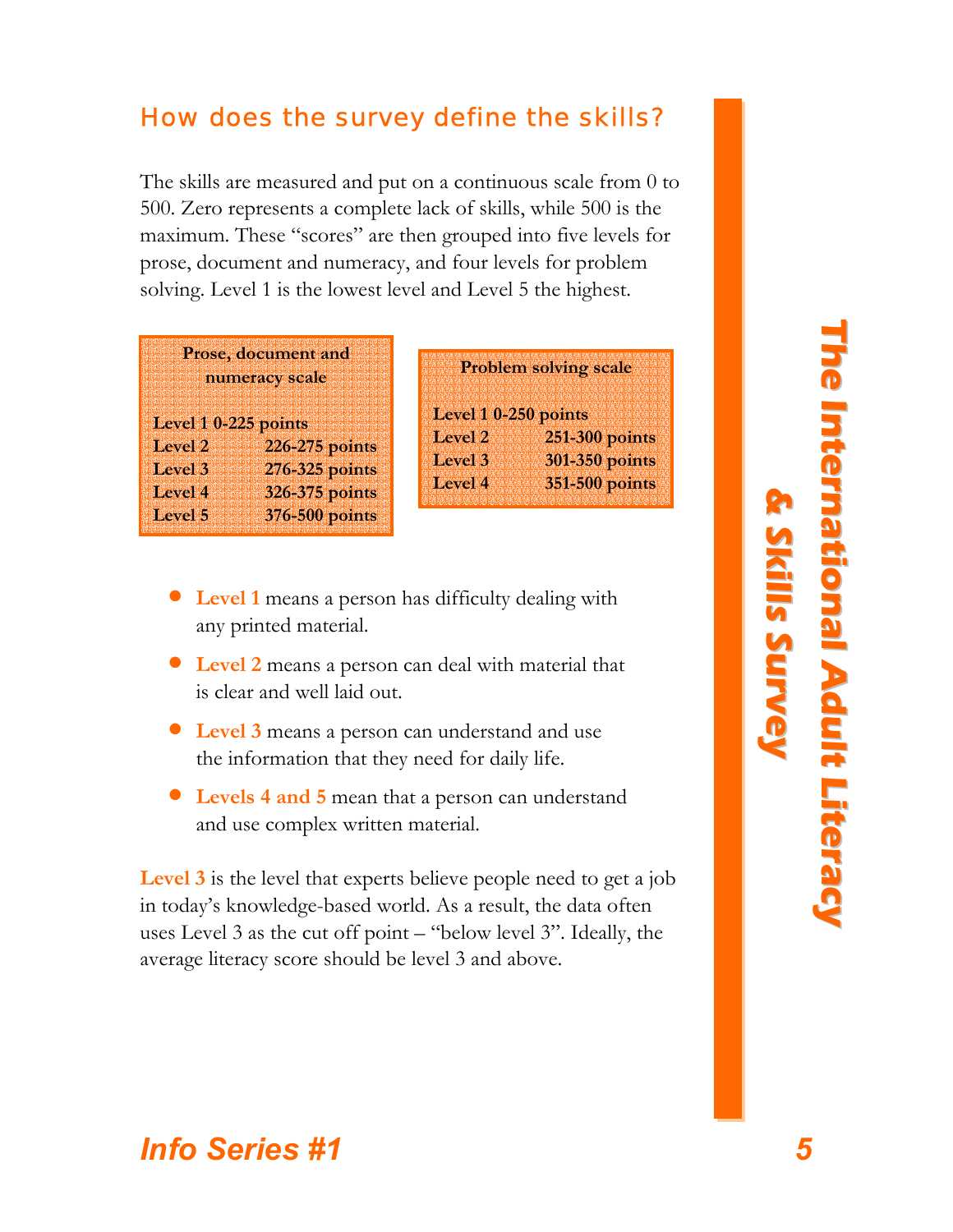## What does the survey tell us about literacy in Canada and the NWT?

### **1. Millions of Canadians struggle with serious literacy challenges.**

Internationally, Canada ranks fourth. That puts us "in the middle of the pack". That may sound fairly good. However, a closer look shows us . . .

- 42% of Canadians (four out of ten people) aged 16-65 were at Levels 1 and 2 in prose literacy – below the level of skills they need in the modern world.
- If you add in people aged 66 and over, that figure rises to 48%, or almost one-half of the Canadian population. This equals roughly 12 million people in Canada who are below level 3.
- The percentage of people at these lower levels has not changed since the last survey in 1994.
- The average prose literacy score for Canadians aged 16 to 65 has not changed since 1994. The average is 280 points, which is at the low end of level 3.

**In today's information-based society, literacy is more important than ever. IALSS is a wakeup call for Canadian decision makers. Literacy barriers are sidelining many Canadians. This inequality and loss of potential has serious consequences for them, their families, their communities and the country as a whole.** 



**s**

**urvey**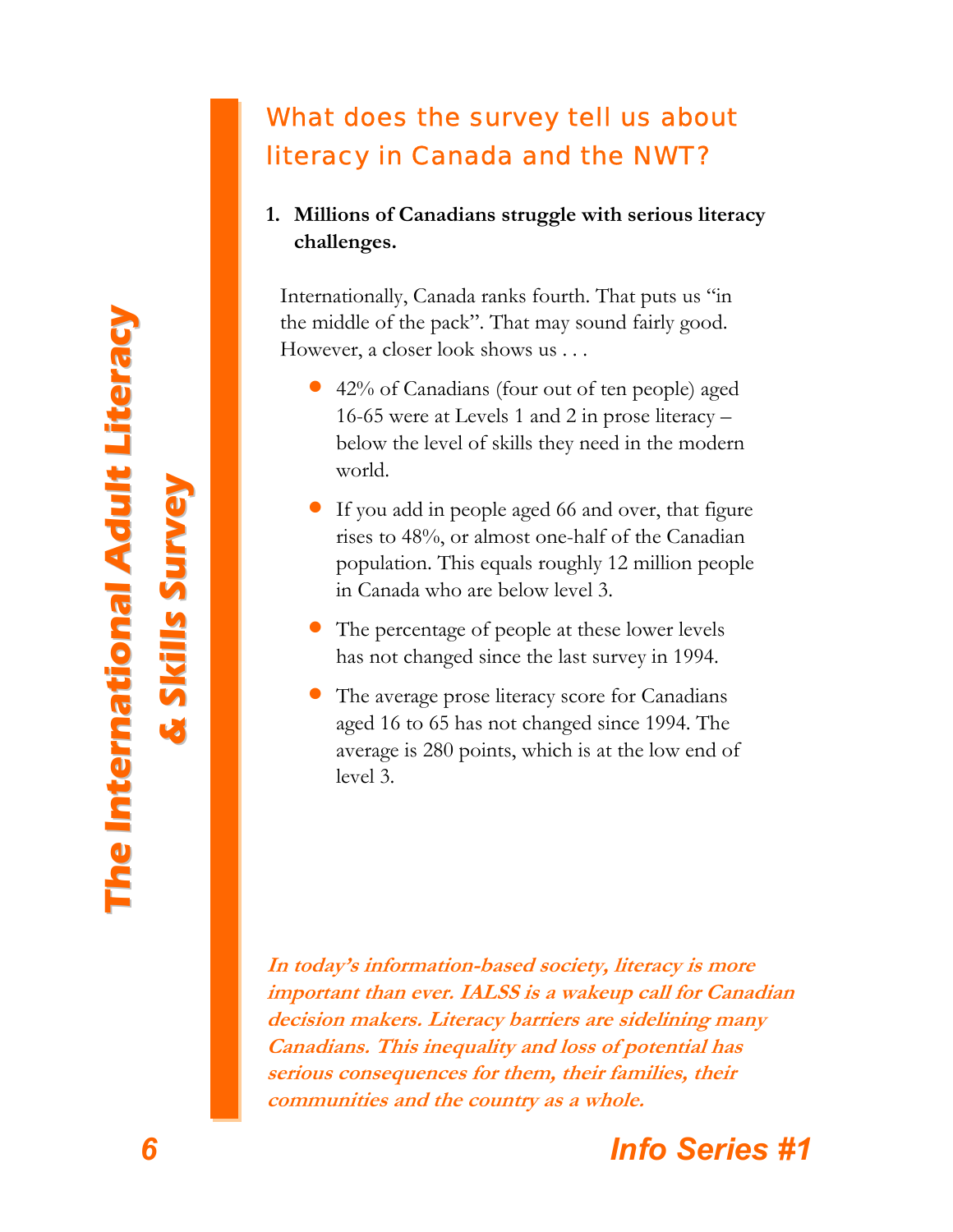### **2. Low literacy is a serious challenge in every province and territory, including the NWT.**

The survey shows a pattern from west to east

- o Western provinces and the Yukon score above the Canadian average
- o Central Canada provinces and **the NWT** score at the average.
- o Nunavut and Eastern provinces, except PEI and Nova Scotia, score below the average.
- **In the NWT**, the average score in all skill areas is about the same as the Canadian national average.

| 16-65 age                                           | <b>Prose</b><br>literacy                                                                            | <b>Document</b><br>literacy                                                                         | <b>Numeracy</b>                                                                                              | <b>Problem</b><br>solving                                                                                     |
|-----------------------------------------------------|-----------------------------------------------------------------------------------------------------|-----------------------------------------------------------------------------------------------------|--------------------------------------------------------------------------------------------------------------|---------------------------------------------------------------------------------------------------------------|
| <b>Canadian</b><br>average                          | 272                                                                                                 | 271                                                                                                 | 263                                                                                                          | 266                                                                                                           |
| <b>Better</b><br>than<br><b>Canadian</b><br>average | Yukon (296),<br>Saskatchewan<br>(294),<br>Alberta (289),<br>B.C. (288)                              | Saskatchewan<br>(294),<br>Yukon (293),<br>Alberta (290),<br>B. C. (290)                             | Saskatchewan<br>(284),<br>Yukon (283),<br>Alberta (281),<br>B.C. (279)                                       | Yukon (285),<br>Saskatchewan<br>(284),<br>Alberta (281),<br>B.C. (281),                                       |
| <b>Same as</b><br>Canadian<br>average               | Nova Scotia<br>(286),<br>Manitoba<br>(283),<br>PEI (282),<br>NWT (280),<br>Ontario (279)            | Nova Scotia<br>(284),<br>Manitoba (283),<br>PEI (281),<br>NWT (280),<br>Ontario (279)               | Nova Scotia<br>(272),<br>Manitoba (271),<br>Ontario (270),<br>PEI (269),<br>Quebec (269)<br><b>NWT</b> (269) | Nova Scotia<br>(276),<br>Manitoba (275),<br>Ontario (271),<br>PEI (271),<br>Quebec (271),<br><b>NWT</b> (269) |
| <b>Lower</b><br>than<br><b>Canadian</b><br>average  | Quebec (275),<br>New Brunswick<br>(263),<br>Newfoundland<br>and Labrador<br>(271),<br>Nunavut (232) | Quebec (273),<br>New Brunswick<br>(270),<br>Newfoundland<br>and Labrador<br>(269), Nunavut<br>(234) | New Brunswick<br>(262),<br>Newfoundland<br>and Labrador<br>(257),<br>Nunavut (220)                           | New Brunswick<br>(265),<br>Newfoundland<br>and Labrador<br>(262),<br>Nunavut (227)                            |

#### **National comparison of average scores in each skill area (16-65)**

Source: Learning Policy Directorate, HRSDC

**T h e I n t e r n a t i o i o n a l A d u l t L i t e r a c y & S k i l l s S u r v e y**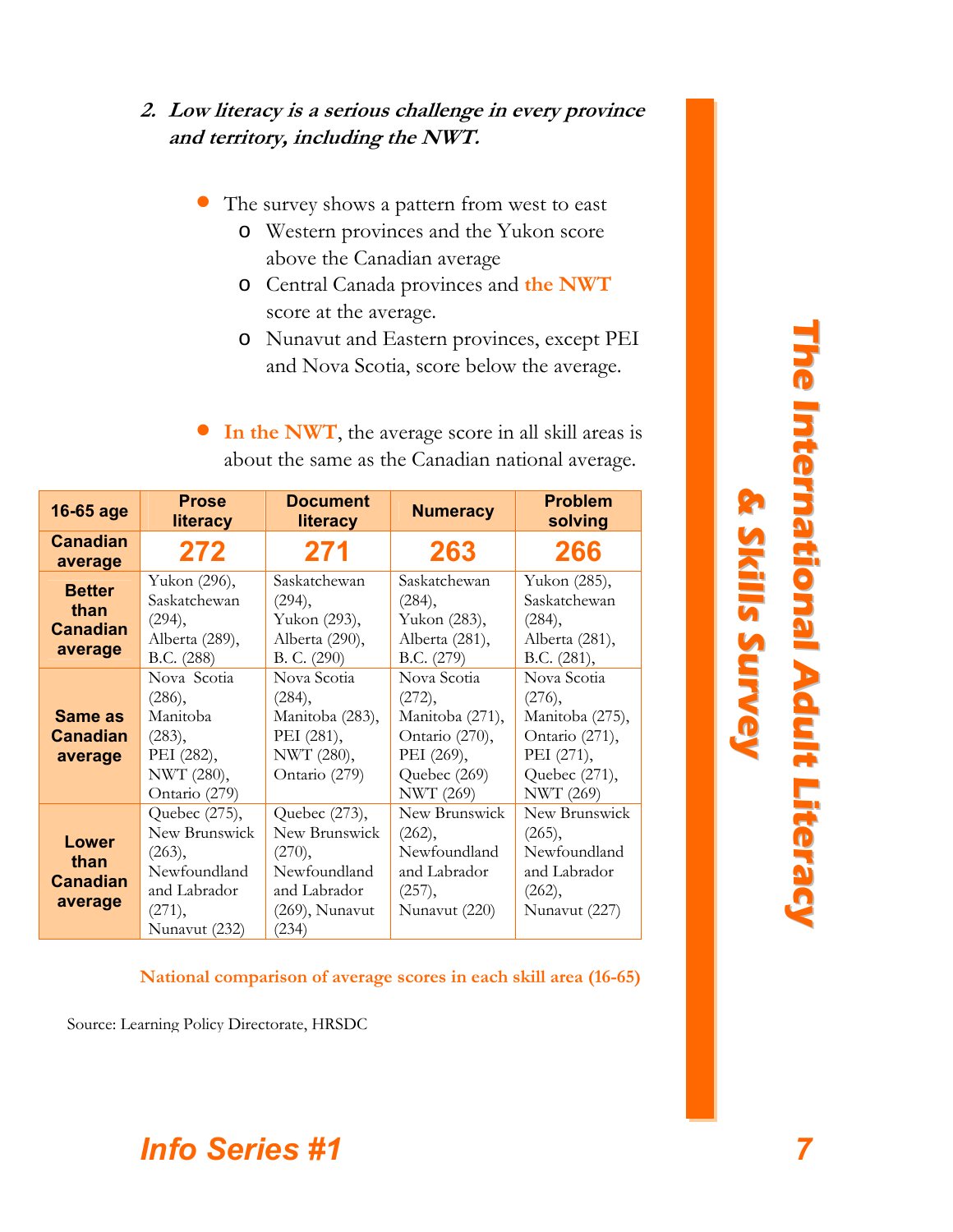Even in the highest performing provinces and territories, 3 out of 10 Canadians struggle with literacy.

### **In the NWT . . .**

- Roughly 42.5% of working age adults (16–65) had an average prose literacy score below level 3. That's more than 4 out of 10 people.
- About half of working age adults (16–65) had an average numeracy score below level 3.
- Just over 70% of working age adults had an average problem solving score below level 3.



**Comparison of Canadians aged 16-65 performing at levels 1 and 2 in each skill area** 

Source: Learning Policy Directorate, HRSDC **Note: The shorter the bar, the better the performance.** 

**Even though the NWT's score was around the Canadian average, our results show that 4 out of 10 people have low literacy skills. This means we have serious literacy challenges. We must make sure that literacy programs and services are meeting the needs of those with the lowest skills.** 

#### **Th e I n t e r n a t i o i o n a l A d u l t L i t e r a &Skila compositor later than sSurvey**

**c y**

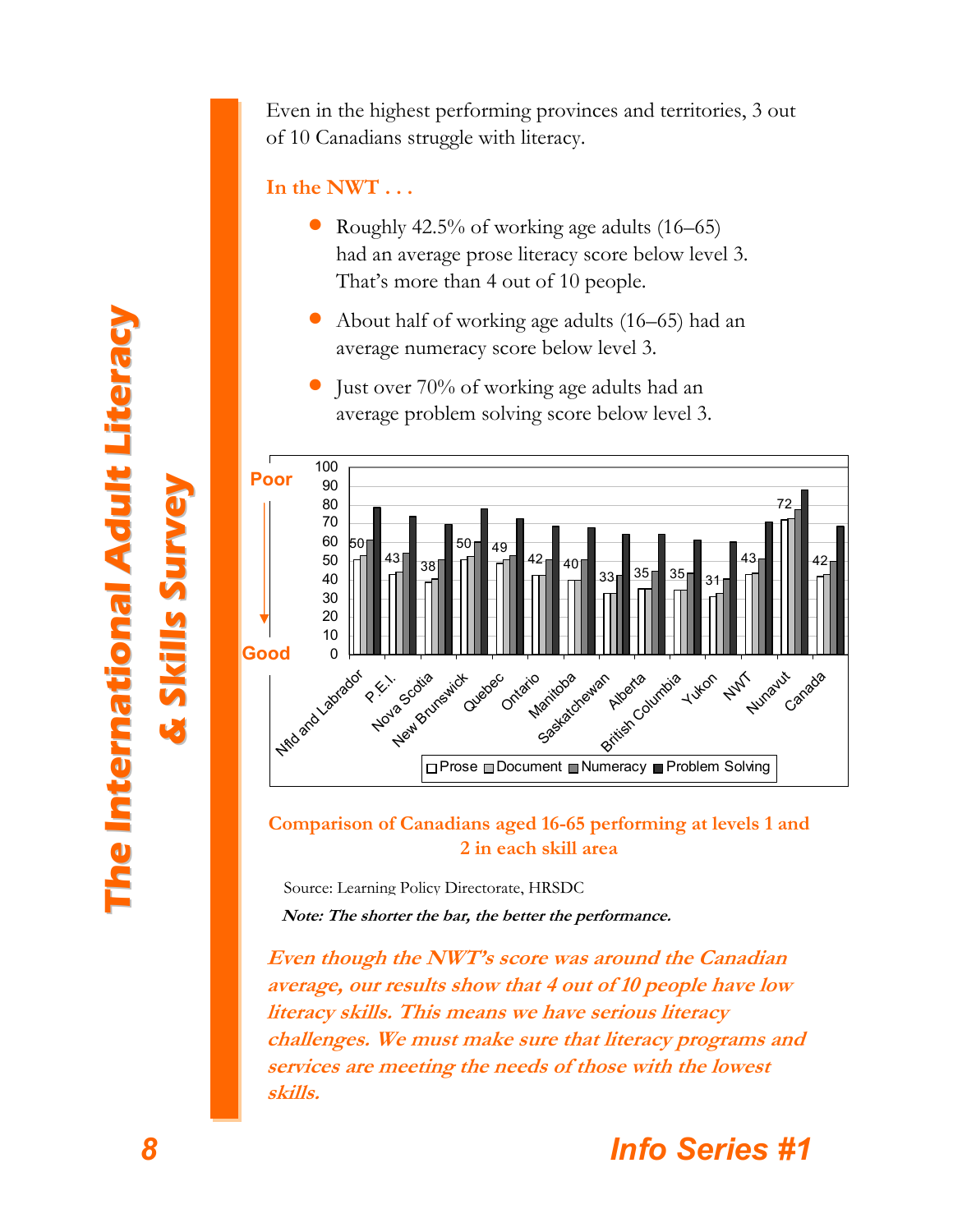### **3. In the NWT, there is a huge gap between the scores of Aboriginal and non-Aboriginal people.**

In all three territories, non-Aboriginal people performed significantly better than Aboriginal people.

### **In the NWT** . . .

- About 70% of non-Aboriginal people scored at level 3 and above. About 30% were at levels 1 & 2.
- The exact opposite is true for Aboriginal people. 69% scored below level 3. 31% scored at level 3 or above.
- Non-Aboriginal people (16-65) in the NWT had an average prose score of 297 (mid level 3) – roughly 55 points above that of Aboriginal people (242, mid level 2).



Source: Learning Policy Directorate, HRSDC

**Prose literacy levels of Aboriginal and non-Aboriginal people aged 16 and over in the three northern territories** 

#### **T h e I n t e r n a t i o i o n a l A d u l t L i t e r a c y & S k i l l s S u r v e y**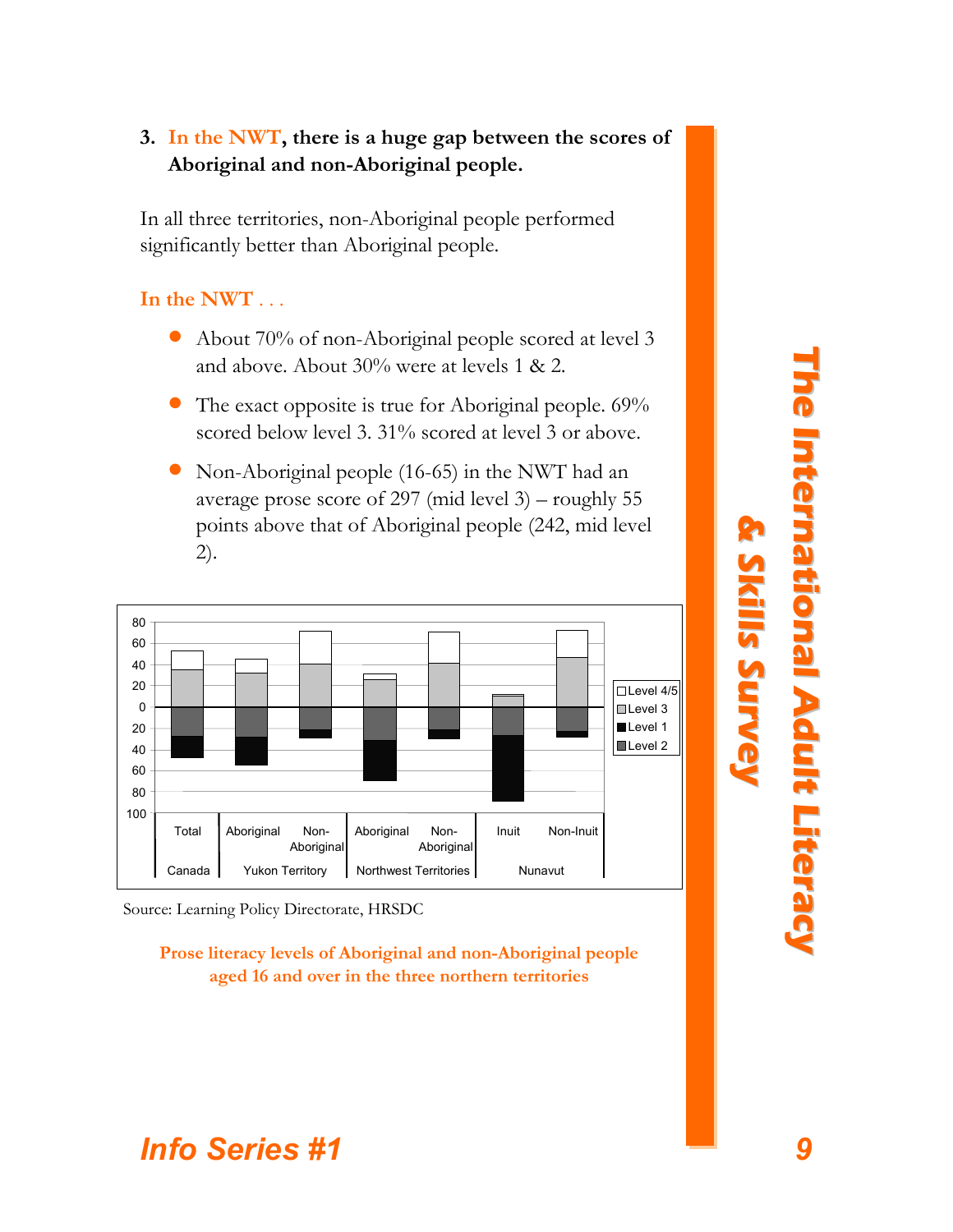- The non-Aboriginal population in all three territories performs about the same in all three age groups.
- Among the Aboriginal population, there is a significant decline in the oldest age group. This is not surprising, since many of the people in that age group lived on the land and still speak their Aboriginal language as their mother tongue.



**Average prose literacy levels by age groups of Aboriginal and non-Aboriginal people aged 16 and over in the three territories**

Source: Learning Policy Directorate, HRSDC

**These numbers may reflect, at least in part, different levels of formal education and use of a first language other than English. Nevertheless, the figures are similar to other data, such as graduation rates, and confirm what many literacy providers have known for a long time.** 

**This gap is of critical concern, particularly at a time of significant resource development in the NWT. Low literacy is closely tied to other social issues such as equity, poverty, health, justice, children's learning and more. It affects people's potential. It's time to re-examine the programs and services offered to the Aboriginal community.** 

**c y**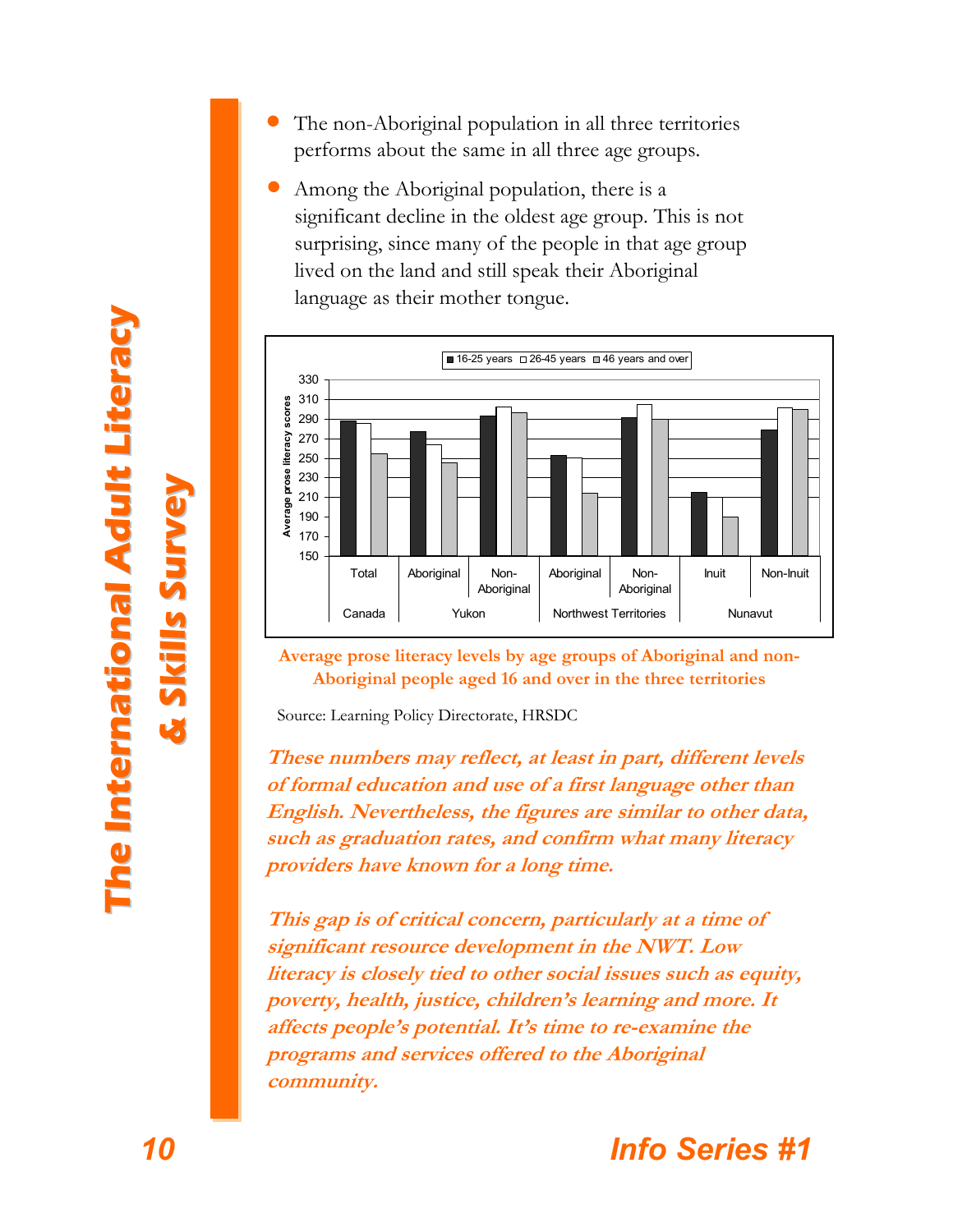**4. In all provinces and territories, those with the lowest literacy levels do not take part in adult education and training as much as those with the highest literacy levels.** 

In fact, there is a substantial difference in participation rates. In other words, the people who need training the most are the least likely to attend adult education and training programs.



**Per cent of population aged 16-65 participating in learning in the year preceding the interview, by literacy levels** 

Source: Learning Policy Directorate, HRSDC

**People with lower literacy levels face many barriers to training, such as childcare or poverty – only a small percentage are getting the training and supports they need. Yet these are the people who need the most training and support. Governments need to look seriously at how to improve access to training for people with low literacy.** 

### **T h e I n t e r n a t i o i o n a l A d u l t L i t e r a c & S k i l l s S**

**u r v e y**

## *Info Series #1 11*

**y**